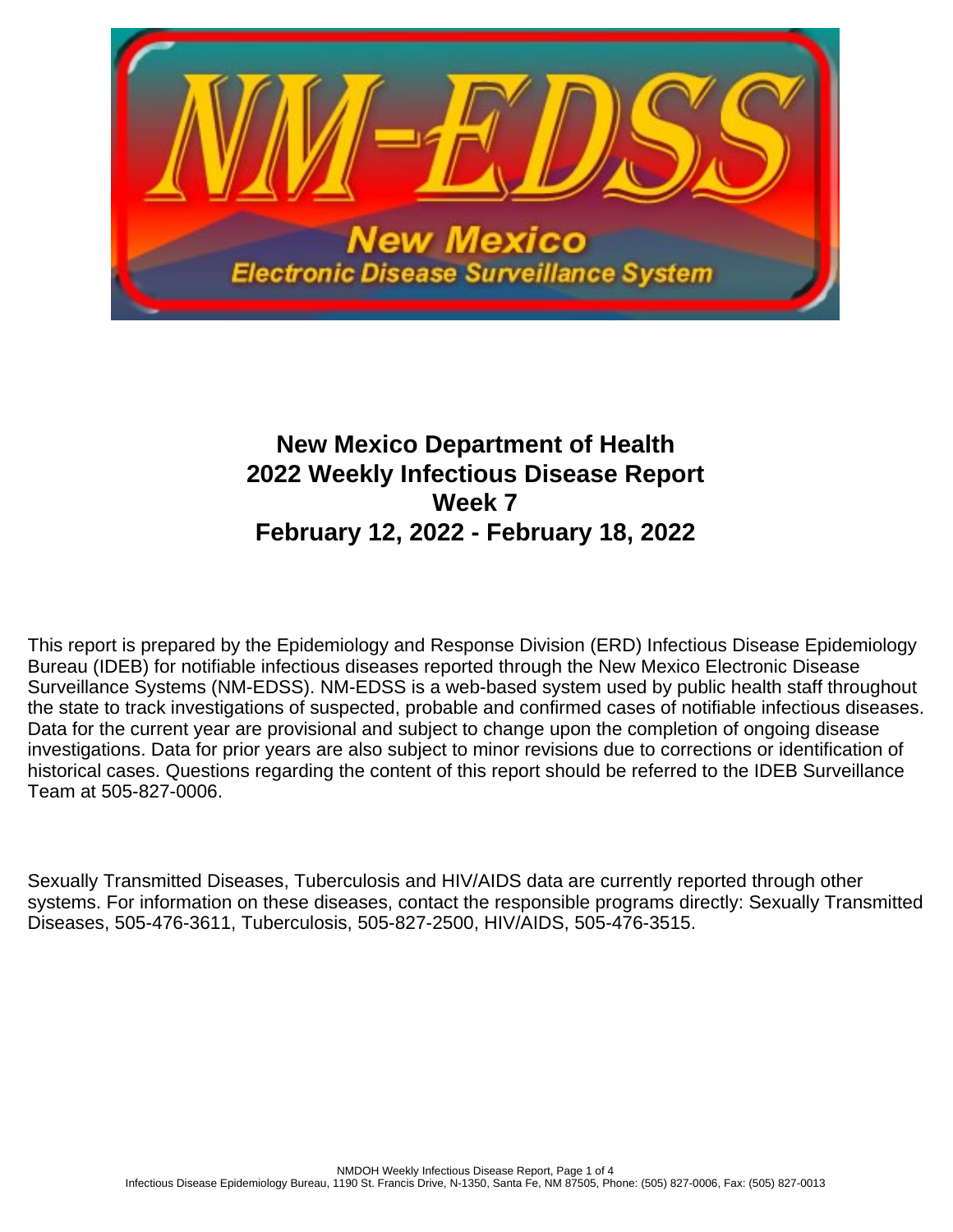## **Monthly Trends for Selected Notifiable Infectious Diseases As of February 18, 2022**

Includes probable and confirmed cases only.

Data for the current year are provisional and may change significantly upon the completion of ongoing investigations. Data for prior years are also subject to minor revisions due to corrections or identification of historical cases.

#### **Number of Reported Cases of Campylobacteriosis by Month**

#### **Number of Reported Cases of Salmonellosis by Month**









 **Number of Reported Cases of Shigellosis by Month**





Number of Reported cases

Number of Reported cases

 $\overline{0}$ .

20

40

60

80

100

2022 --- Average, last 5 years

Month Jan Feb Mar Apr May Jun Jul Aug Sep Oct Nov Dec

 **Number of Reported Cases of Shiga toxin-producing E. coli by Month**



NMDOH Weekly Infectious Disease Report, Page 2 of 4<br>Infectious Disease Epidemiology Bureau, 1190 St. Francis Drive, N-1350, Santa Fe, NM 87505, Phone: (505) 827-0006, Fax: (505) 827-0013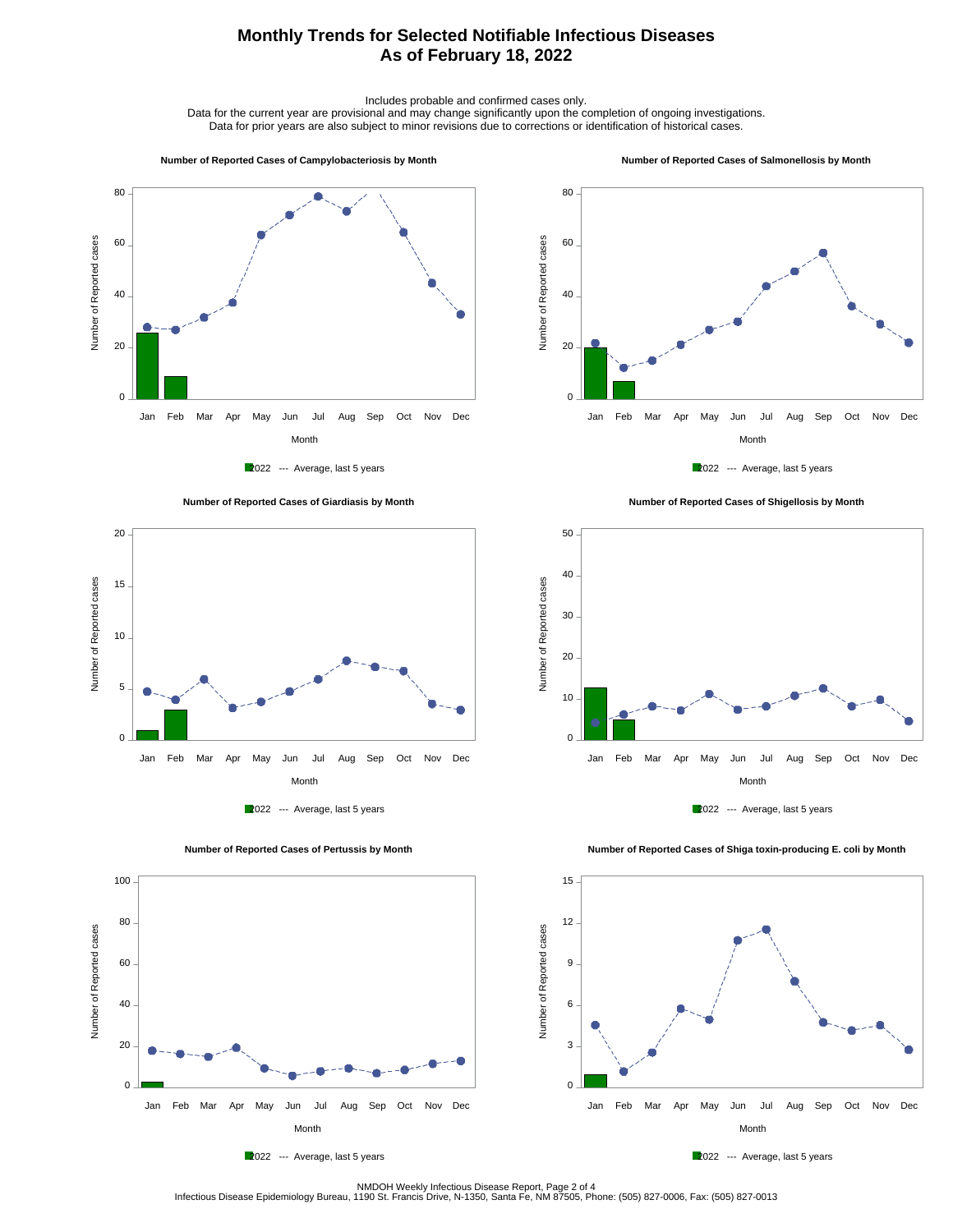## **Summary of Notifiable Infectious Diseases Reported to the New Mexico Electronic Disease Surveillance System (NM-EDSS) As of February 18, 2022**

Includes probable and confirmed cases only.<br>Data for the current year are provisional and may change significantly upon the completion of ongoing investigations.<br>Data for prior years are also subject to minor revisions due

| Condition                                         | <b>This</b><br>week | 5-year<br>weekly<br>average | Week<br>diff | Last 4<br>weeks | 5-year<br>4-week<br>average | Last 4<br>weeks<br>diff | <b>YTD</b><br>2022      | 5-year<br><b>YTD</b><br>average | <b>YTD</b><br>diff | Total<br>2021  | <b>Total</b><br>2020 |
|---------------------------------------------------|---------------------|-----------------------------|--------------|-----------------|-----------------------------|-------------------------|-------------------------|---------------------------------|--------------------|----------------|----------------------|
| 2019 Corona Virus                                 | 3646                | 484                         | 3162         | 51825           | 2575                        | 49250                   | 134103                  | 6658                            | 127445             | 204379         | 149491               |
| Acute flaccid myelitis                            | 0                   | $\mathsf 0$                 | 0            | 0               | $\pmb{0}$                   | $\mathsf 0$             | $\pmb{0}$               | 0                               | $\mathsf 0$        | 0              | 0                    |
| Amebiasis                                         | 0                   | 0                           | 0            | 0               | 0                           | $\pmb{0}$               | 0                       | 0                               | $\pmb{0}$          | 0              | 0                    |
| Botulism, foodborne                               | 0                   | 0                           | 0            | 0               | 0                           | $\mathbf 0$             | $\pmb{0}$               | 0                               | $\mathbf 0$        | 0              | 0                    |
| Botulism, infant                                  | 0                   | 0                           | 0            | 0               | 0                           | 0                       | $\pmb{0}$               | 0                               | $\pmb{0}$          | $\overline{2}$ | $\mathbf{1}$         |
| Botulism, wound                                   | 0                   | 0                           | 0            | 0               | 0                           | $\mathbf 0$             | $\pmb{0}$               | 0                               | $\pmb{0}$          | 5              | $\mathbf{1}$         |
| <b>Brucellosis</b>                                | $\pmb{0}$           | $\pmb{0}$                   | 0            | 0               | $\pmb{0}$                   | $\pmb{0}$               | $\pmb{0}$               | 0                               | $\pmb{0}$          | $\overline{2}$ | 0                    |
| Campylobacteriosis                                | 3                   | $\overline{7}$              | $-4$         | 14              | 28                          | $-14$                   | 38                      | 47                              | -9                 | 646            | 458                  |
| Chikungunya Virus                                 | 0                   | 0                           | 0            | 0               | 0                           | $\mathbf 0$             | $\pmb{0}$               | 0                               | $\mathbf 0$        | $\mathbf{1}$   | 0                    |
| Cholera                                           | 0                   | $\mathsf 0$                 | $\pmb{0}$    | 0               | 0                           | $\pmb{0}$               | $\pmb{0}$               | 0                               | $\pmb{0}$          | $\mathbf{1}$   | 0                    |
| Colorado Tick Fever                               | 0                   | 0                           | 0            | 0               | 0                           | $\mathbf 0$             | $\pmb{0}$               | 0                               | $\mathbf 0$        | 0              | 0                    |
| Cryptosporidiosis                                 | $\pmb{0}$           | $\mathsf 0$                 | 0            | 3               | $\overline{c}$              | $\mathbf{1}$            | $\sqrt{5}$              | 5                               | $\pmb{0}$          | 66             | 36                   |
| Cyclosporiasis                                    | 0                   | 0                           | 0            | 0               | 0                           | $\mathbf 0$             | $\mathbf{1}$            | 0                               | $\mathbf{1}$       | 12             | 6                    |
| Cysticercosis (Taenia solium)                     | $\pmb{0}$           | $\mathsf 0$                 | $\pmb{0}$    | 0               | $\pmb{0}$                   | $\mathbf 0$             | $\pmb{0}$               | 0                               | $\pmb{0}$          | 0              | $\mathbf{1}$         |
| Dengue Fever                                      | 0                   | 0                           | 0            | 0               | 0                           | 0                       | $\pmb{0}$               | 0                               | $\pmb{0}$          | 0              | 1                    |
| Ehrlichiosis, chaffeensis                         | 0                   | 0                           | 0            | 0               | 0                           | $\mathbf 0$             | $\pmb{0}$               | 0                               | $\pmb{0}$          | 0              | 0                    |
| Giardiasis                                        | 0                   | $\mathbf{1}$                | $-1$         | 4               | $\overline{\mathbf{4}}$     | 0                       | 5                       | $\overline{7}$                  | $-2$               | 39             | 47                   |
| Group A Streptococcus, invasive                   | 1                   | $\overline{7}$              | $-6$         | 28              | 28                          | $\pmb{0}$               | 59                      | 51                              | 8                  | 357            | 320                  |
| Group B Streptococcus, invasive                   | 1                   | 5                           | -4           | 13              | 18                          | $-5$                    | 21                      | 33                              | $-12$              | 209            | 230                  |
| Haemophilus influenzae, invasive                  | 1                   | $\mathbf{1}$                | 0            | $\overline{c}$  | $\overline{\mathbf{4}}$     | $-2$                    | $\overline{\mathbf{4}}$ | 9                               | $-5$               | 21             | 29                   |
| Hansen disease (Leprosy)                          | 0                   | 0                           | 0            | 0               | 0                           | $\mathbf 0$             | $\pmb{0}$               | 0                               | $\mathbf 0$        | 0              | 0                    |
| Hantavirus pulmonary syndrome                     | $\pmb{0}$           | $\pmb{0}$                   | 0            | 0               | $\pmb{0}$                   | $\pmb{0}$               | $\pmb{0}$               | 0                               | $\pmb{0}$          | $\mathbf{1}$   | $\mathbf{1}$         |
| Hemolytic uremic synd, postdiarrheal              | 0                   | 0                           | 0            | 0               | 0                           | $\mathbf 0$             | 0                       | 0                               | $\pmb{0}$          | 0              | 0                    |
| Hepatitis A, acute                                | 0                   | $\mathbf{1}$                | $-1$         | $\mathbf{1}$    | $\mathbf 5$                 | -4                      | $\mathbf{1}$            | 6                               | $-5$               | 6              | 10                   |
| Hepatitis B Viral Infection, Perinatal            | 0                   | 0                           | 0            | $\mathbf 0$     | $\pmb{0}$                   | 0                       | $\mathbf 0$             | 0                               | 0                  | $\overline{2}$ | 0                    |
| Hepatitis B virus infection, Chronic              | 0                   | 3                           | $-3$         | 5               | 11                          | -6                      | 19                      | 19                              | $\mathsf{O}$       | 127            | 104                  |
| Hepatitis B, acute                                | 0                   | $\pmb{0}$                   | 0            | $\mathbf{1}$    | $\pmb{0}$                   | $\mathbf{1}$            | $\mathbf{1}$            | 0                               | $\mathbf{1}$       | $\overline{2}$ | $\mathsf 0$          |
| Hepatitis C Virus Infection, chronic or resolved* | 8                   | $37\,$                      | $-29$        | 107             | 147                         | $-40$                   | 231                     | 252                             | $-21$              | 304            | 155                  |
| Hepatitis C, acute                                | 0                   | $\mathbf{1}$                | $-1$         | 3               | $\mathbf{1}$                | $\overline{2}$          | 3                       | 3                               | $\mathsf{O}$       | 0              | $\mathbf{1}$         |
| Hepatitis E, acute                                | 0                   | $\pmb{0}$                   | 0            | 0               | $\pmb{0}$                   | 0                       | 0                       | 0                               | $\mathbf 0$        | 0              | 0                    |
| Influenza-associated Pediatric Mortality          | 0                   | $\pmb{0}$                   | 0            | 0               | $\mathbf{1}$                | $-1$                    | 0                       | $\mathbf{1}$                    | $-1$               | 0              | 3                    |
| Legionellosis                                     | $\mathbf{1}$        | $\pmb{0}$                   | $\mathbf{1}$ | $\mathbf{1}$    | $\mathbf{1}$                | 0                       | $\overline{2}$          | $\mathbf{1}$                    | $\mathbf{1}$       | 23             | 17                   |
| Listeriosis                                       | 0                   | $\pmb{0}$                   | 0            | $\mathbf{1}$    | $\mathsf 0$                 | $\mathbf{1}$            | $\mathbf{1}$            | 0                               | $\mathbf{1}$       | 3              | 4                    |
| Lyme disease                                      | 0                   | $\pmb{0}$                   | 0            | 0               | $\mathsf 0$                 | 0                       | 0                       | 0                               | $\mathbf 0$        | $\overline{2}$ | 0                    |
| Malaria                                           | 0                   | $\pmb{0}$                   | 0            | 0               | $\pmb{0}$                   | 0                       | 0                       | 0                               | 0                  | $\mathbf{1}$   | $\mathbf{1}$         |
| Measles (Rubeola)                                 | 0                   | $\pmb{0}$                   | 0            | 0               | $\pmb{0}$                   | 0                       | 0                       | 0                               | $\mathsf 0$        | $\mathbf{1}$   | 0                    |

\*Data are affected by significant reporting delays